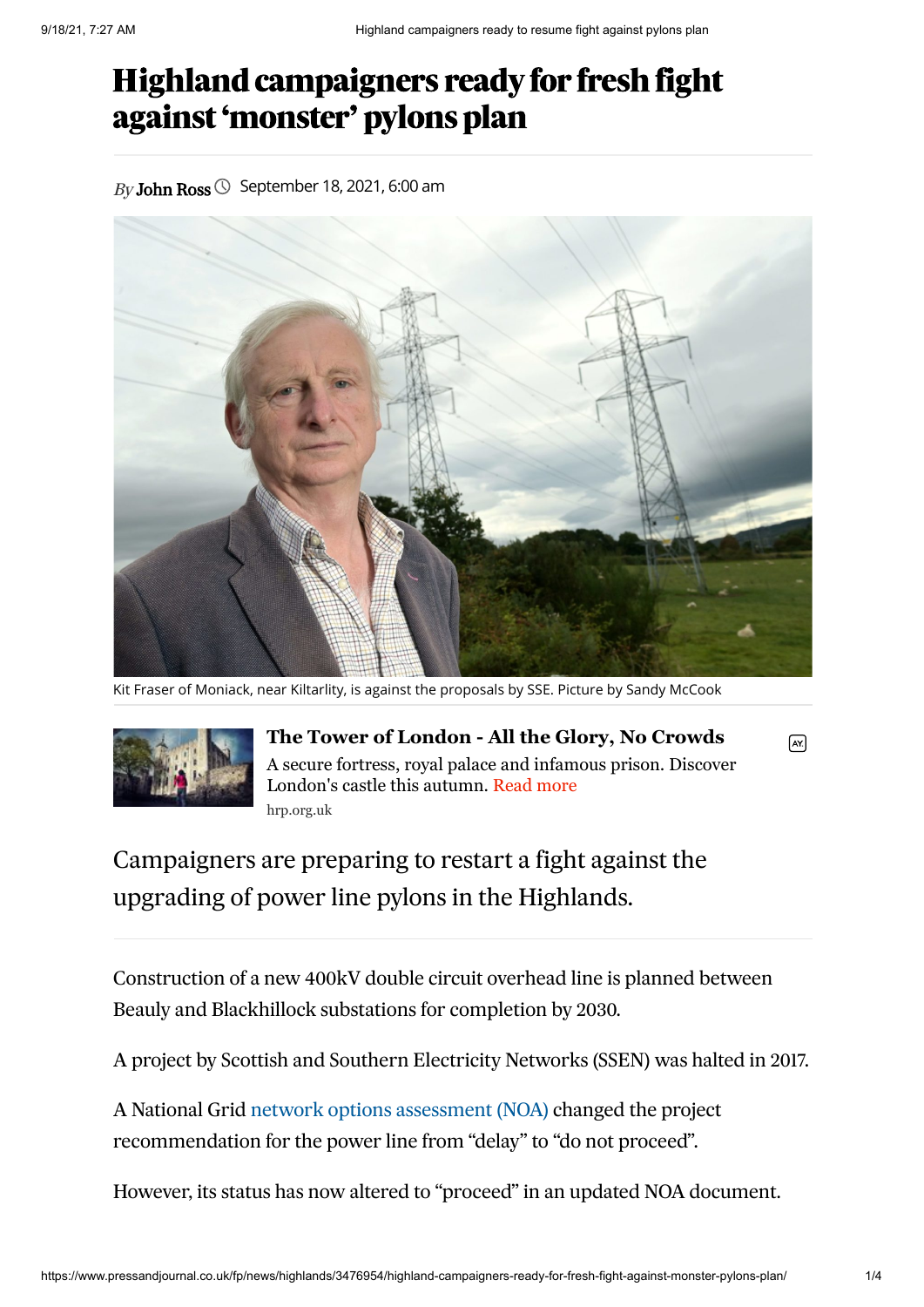## 'Monster line' will harm countryside, say campaigners

Objectors fear it will lead to the erection of 210ft-high pylons near some well known landmarks, including castles at Beaufort and Moniack, as well as the Belladrum festival site and part of the NC500 tourist route.

But SSEN states no proposals have been developed yet, including the planned route or the type and height of towers.

The No More Pylons [campaign](https://nomorepylons.co.uk/) group said: "This monster line will defile our beautiful countryside for a generation.

"We must fight it united, resolute that alternatives must be found."



Beauly substation

Businessman Kit Fraser, who stays in the grounds of Moniack Castle which his brother owns, supports the objectors.

"This is ugliness walking across a beautiful place," he said.

"I know the modern world tramples on absolutely everything, but we need to invest in beauty.

"They have to pay to bury the lines under the ground. Yes, it costs tens of millions of pounds, but beauty is priceless."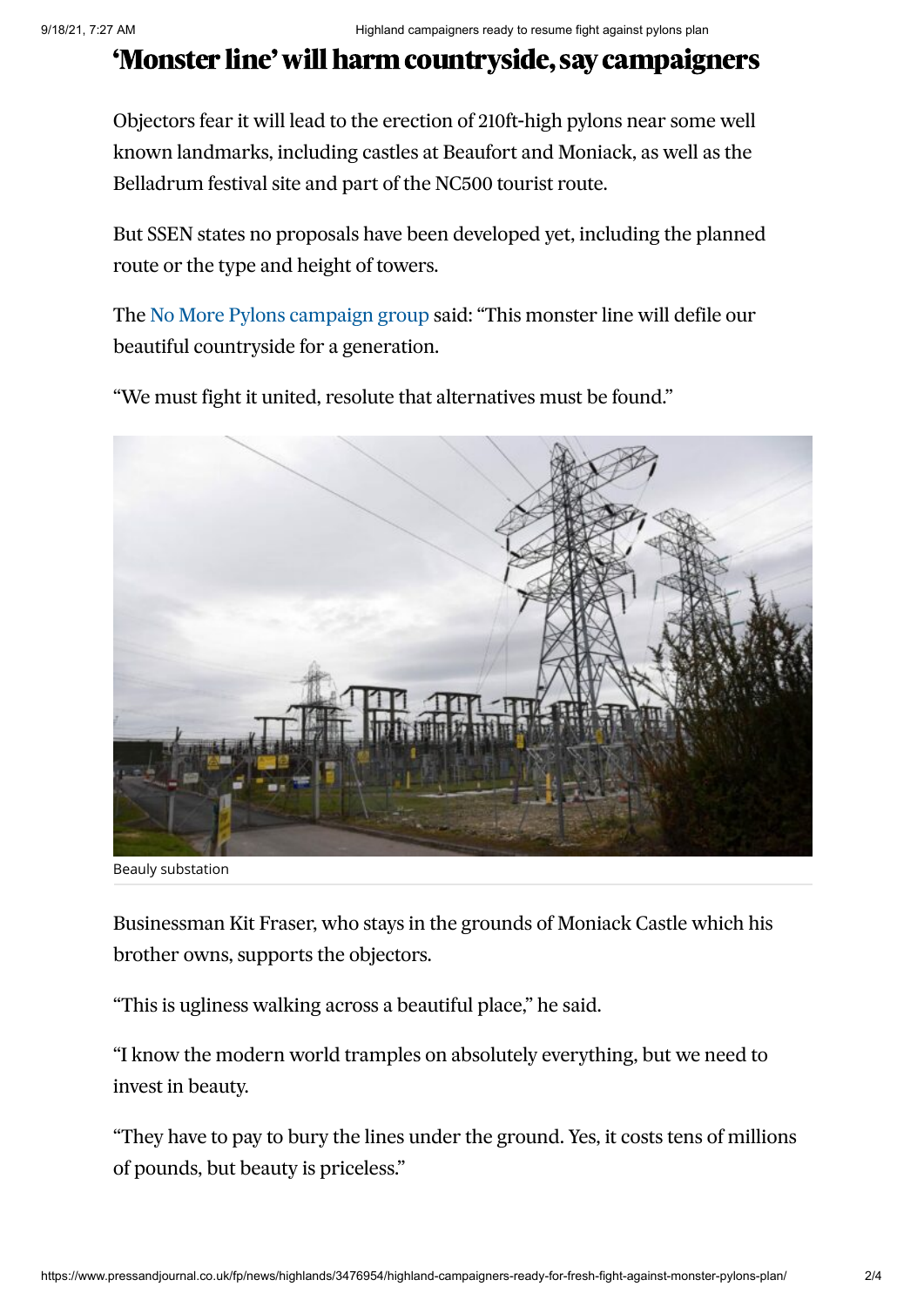He said the pylons will be the first impression people get when visiting the area, including on the NC500.

## Project needed due to offshore wind generation

"People come to the north because of its beauty. But we are going to trash it with thumping great pylons.

"We must never stop at least articulating an alternative view."

The NOA is an annual report which outlines which strategic investments should go ahead to meet the future needs of the electricity transmission system.

The Beauly-Blackhillock project is aimed at improving network resilience with generation volumes forecast to increase, particularly from offshore wind, towards the end of the decade and into the 2030s.



residents of Monymusk Craigearn and Leschangie who campaigned against pylons previously

An SSEN transmission spokesman said: "The Beauly to Blackhillock project is at a very early stage and will be developed in full consultation with local communities and wider stakeholders to help inform the design of this critical network infrastructure, before any funding requests are submitted to Ofgem for regulatory approval.

"The development of the project will consider economic, environmental and technical factors, as well as being informed by stakeholder feedback.